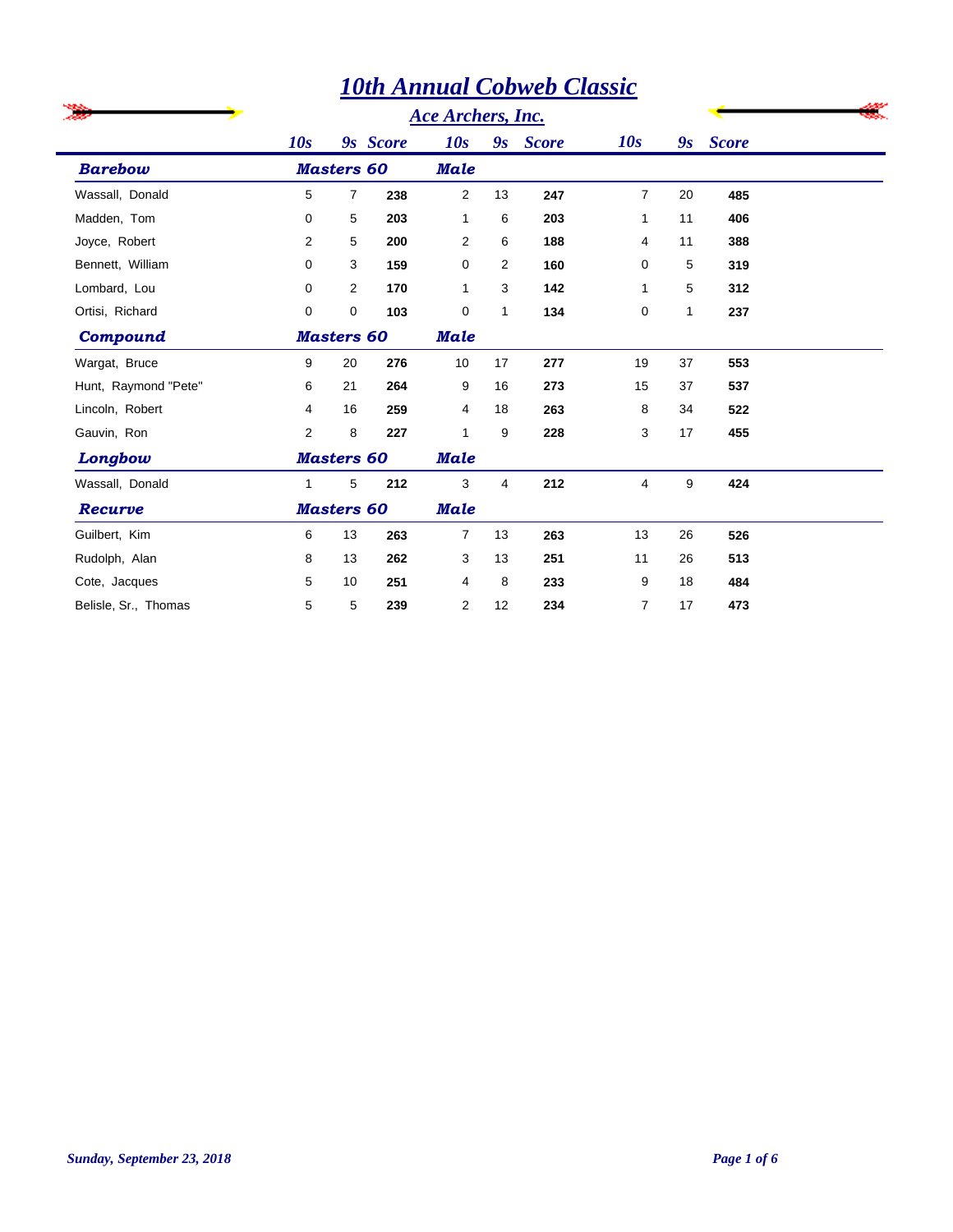|                           |                |                   |             |                   |                | <b>10th Annual Cobweb Classic</b> |                |                |          |  |
|---------------------------|----------------|-------------------|-------------|-------------------|----------------|-----------------------------------|----------------|----------------|----------|--|
|                           |                |                   |             | Ace Archers, Inc. |                |                                   |                |                |          |  |
|                           | 10s            |                   | 9s Score    | 10s               | 9s             | <b>Score</b>                      | 10s            |                | 9s Score |  |
| <b>Compound</b>           |                | <b>Masters 50</b> |             |                   | Female         |                                   |                |                |          |  |
| Pooley, Joan              | 2              | 23                | 264         | 4                 | 19             | 266                               | 6              | 42             | 530      |  |
| Spence, Maryanne          | 3              | 19                | 263         | $\overline{2}$    | 15             | 245                               | 5              | 34             | 508      |  |
| Recurve                   |                | <b>Masters 50</b> |             | Female            |                |                                   |                |                |          |  |
| Botsford-Milne, Catherine | 3              | 11                | 250         | 3                 | 11             | 244                               | 6              | 22             | 494      |  |
| Gauvin, Patrica           | 2              | 10                | 232         | $\overline{7}$    | 5              | 241                               | 9              | 15             | 473      |  |
| Paxson, Paula             | 2              | 4                 | 200         | 3                 | $\overline{7}$ | 230                               | 5              | 11             | 430      |  |
| Vaccaro, Elizabeth        | $\mathbf{1}$   | 3                 | 199         | $\mathbf{1}$      | 3              | 210                               | 2              | 6              | 409      |  |
| Maietta, Barbara          | 0              | 0                 | $\bf{0}$    | $\mathbf 0$       | $\mathbf 0$    | 0                                 | 0              | 0              | $\bf{0}$ |  |
| Compound                  |                | <b>Masters 50</b> |             | <b>Male</b>       |                |                                   |                |                |          |  |
| Carlise, Adam             | 23             | $\overline{7}$    | 293         | 25                | 5              | 295                               | 48             | 12             | 588      |  |
| Besher, Simon             | 8              | 22                | 278         | 9                 | 20             | 278                               | 17             | 42             | 556      |  |
| Ruggieri, William         | 6              | 19                | 270         | 4                 | 22             | 270                               | 10             | 41             | 540      |  |
| Corinha, Jay              | 0              | 14                | 238         | $\overline{2}$    | 14             | 250                               | 2              | 28             | 488      |  |
| Moreno, Enrique           | 0              | 0                 | $\mathbf 0$ | $\mathbf 0$       | $\mathbf 0$    | $\mathbf 0$                       | 0              | 0              | $\bf{0}$ |  |
| Recurve                   |                | <b>Masters 50</b> |             | <b>Male</b>       |                |                                   |                |                |          |  |
| Gladstone, Carl           | 3              | 13                | 252         | 9                 | 9              | 259                               | 12             | 22             | 511      |  |
| Regensburger, Udo         | 3              | 10                | 243         | 4                 | 6              | 239                               | $\overline{7}$ | 16             | 482      |  |
| Tuttle, Patrick           | $\mathbf 0$    | 9                 | 228         | 8                 | 4              | 250                               | 8              | 13             | 478      |  |
| Matalon, Scott            | $\overline{2}$ | 10                | 232         | 3                 | 9              | 240                               | 5              | 19             | 472      |  |
| Schackart, Frank          | 6              | 3                 | 231         | 6                 | 6              | 235                               | 12             | 9              | 466      |  |
| Goodman, Bob              | 5              | $\overline{2}$    | 216         | 3                 | 5              | 218                               | 8              | $\overline{7}$ | 434      |  |
| Hanley, Ricky             | 4              | 3                 | 208         | $\mathbf{1}$      | 4              | 182                               | 5              | 7              | 390      |  |
|                           |                |                   |             |                   |                |                                   |                |                |          |  |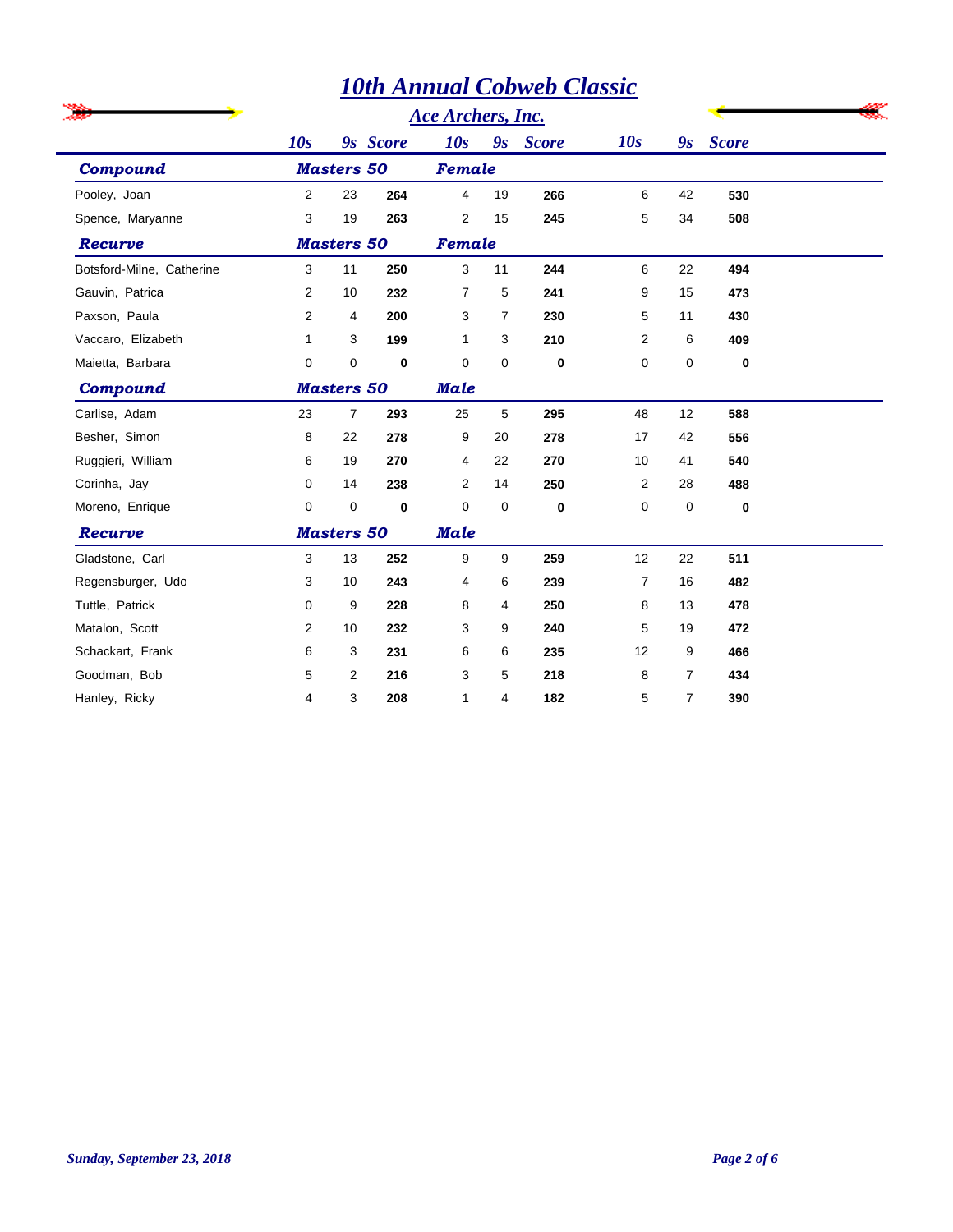|                            |                          |                |          |              |                         | <b>10th Annual Cobweb Classic</b> |                |              |          |  |
|----------------------------|--------------------------|----------------|----------|--------------|-------------------------|-----------------------------------|----------------|--------------|----------|--|
|                            | <b>Ace Archers, Inc.</b> |                |          |              |                         |                                   |                |              |          |  |
|                            | 10s                      |                | 9s Score | 10s          |                         | 9s Score                          | 10s            |              | 9s Score |  |
| <b>Barebow</b>             | <b>Senior</b>            |                |          | Female       |                         |                                   |                |              |          |  |
| Bresnick, Jennifer         | $\overline{7}$           | 3              | 233      | 6            | 8                       | 261                               | 13             | 11           | 494      |  |
| Colvin, Cerji              | 5                        | 8              | 236      | 2            | 3                       | 206                               | 7              | 11           | 442      |  |
| Murray, Nicole             | 3                        | 4              | 203      | 3            | 8                       | 215                               | 6              | 12           | 418      |  |
| Zhong, Xuemei              | 0                        | 6              | 200      | 1            | 4                       | 183                               | $\mathbf{1}$   | 10           | 383      |  |
| Belsky, Julianne           | 1                        | 4              | 189      | 0            | 5                       | 193                               | $\mathbf 1$    | 9            | 382      |  |
| Esposito, Lauren "Thista"  | 0                        | 1              | 139      | 2            | 3                       | 192                               | 2              | 4            | 331      |  |
| Moore, Amanda              | 1                        | 2              | 144      | 2            | 6                       | 174                               | 3              | 8            | 318      |  |
| Wolf, Morgan               | 1                        | 1              | 171      | 0            | 0                       | 136                               | 1              | $\mathbf{1}$ | 307      |  |
| Wolf, Meagan               | 1                        | 1              | 82       | 0            | 0                       | 96                                | 1              | $\mathbf{1}$ | 178      |  |
| Schackart, Christy         | 1                        | 3              | 68       | 0            | 0                       | 0                                 | 1              | 3            | 68       |  |
| Compound                   | <b>Senior</b>            |                |          | Female       |                         |                                   |                |              |          |  |
| Szatela, Anna              | 13                       | 17             | 283      | 14           | 16                      | 284                               | 27             | 33           | 567      |  |
| Yadav, Sweety              | 4                        | 21             | 269      | 7            | 23                      | 277                               | 11             | 44           | 546      |  |
| Assens, Nathalie           | 5                        | 12             | 259      | 2            | 14                      | 249                               | $\overline{7}$ | 26           | 508      |  |
| Whitney Beratta, Kerri     | 0                        | 0              | 0        | 0            | 0                       | 0                                 | 0              | $\pmb{0}$    | $\bf{0}$ |  |
| Recurve                    |                          | <b>Senior</b>  |          | Female       |                         |                                   |                |              |          |  |
| Bock, Susan                | 11                       | 9              | 270      | 11           | 9                       | 272                               | 22             | 18           | 542      |  |
| Kennedy, Kathleen          | 12                       | 5              | 264      | 4            | 9                       | 251                               | 16             | 14           | 515      |  |
| Spence, Ellen              | 6                        | 12             | 261      | 2            | 10                      | 240                               | 8              | 22           | 501      |  |
| Smith, Hannah M            | 4                        | 6              | 242      | 5            | 4                       | 229                               | 9              | 10           | 471      |  |
| Whitney-Beretta, Kerri     | 0                        | 0              | 0        | 0            | 0                       | 0                                 | 0              | 0            | 0        |  |
| <b>Barebow</b>             | <b>Senior</b>            |                |          | <b>Male</b>  |                         |                                   |                |              |          |  |
| Moon-Schott, Sunny         | 3                        | $\overline{7}$ | 231      | 3            | $\overline{7}$          | 234                               | 6              | 14           | 465      |  |
| Smith, Charles             | 3                        | 2              | 210      | 2            | 4                       | 220                               | 5              | 6            | 430      |  |
| Compound                   | <b>Senior</b>            |                |          | <b>Male</b>  |                         |                                   |                |              |          |  |
| Trahan, Seth               | 27                       | 3              | 297      | 27           | 3                       | 297                               | 54             | 6            | 594      |  |
| Trubiano, Adam             | 13                       | 17             | 283      | 6            | 24                      | 276                               | 19             | 41           | 559      |  |
| Gates, Barry               | 7                        | 20             | 273      | 9            | 15                      | 273                               | 16             | 35           | 546      |  |
| Corinha, Jason             | $\mathbf{1}$             | 9              | 232      | 1            | 13                      | 229                               | $\overline{2}$ | 22           | 461      |  |
| Recurve                    | <b>Senior</b>            |                |          | <b>Male</b>  |                         |                                   |                |              |          |  |
| Martel, Michael            | 12                       | 12             | 273      | 10           | $11$                    | 266                               | 22             | 23           | 539      |  |
| Bessette, Tom              | 3                        | 9              | 240      | 3            | 15                      | 251                               | 6              | 24           | 491      |  |
| McKay, Lawrence "Rusty"    | 5                        | 6              | 227      | 6            | 8                       | 245                               | 11             | 14           | 472      |  |
| DiStefano, Sean            | 3                        | 8              | 233      | 4            | 11                      | 231                               | $\overline{7}$ | 19           | 464      |  |
| Jackson, Benjamin          | 4                        | 6              | 238      | 2            | $\overline{\mathbf{c}}$ | 211                               | 6              | 8            | 449      |  |
| Mongeau, Dan               | 4                        | 6              | 233      | 2            | 8                       | 215                               | 6              | 14           | 448      |  |
| Yu, Connor                 | 0                        | 2              | 131      | 2            | 3                       | 177                               | $\overline{2}$ | 5            | 308      |  |
| <b>Traditional Recurve</b> | <b>Senior</b>            |                |          | <b>Male</b>  |                         |                                   |                |              |          |  |
| Landolfi, Peter            | $\mathbf{1}$             | $\overline{2}$ | 218      | $\mathbf{1}$ | 6                       | 213                               | $\overline{2}$ | $\bf 8$      | 431      |  |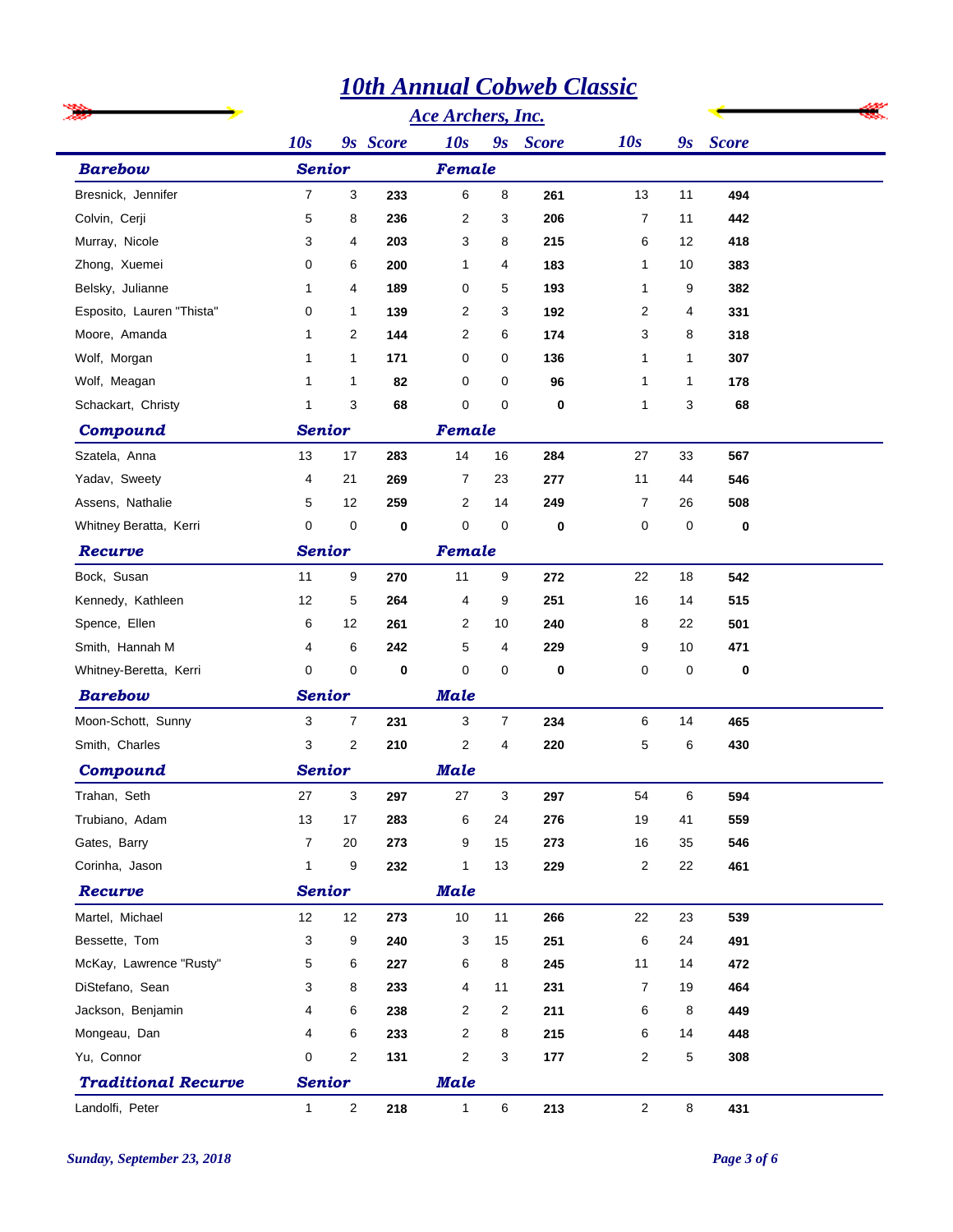|                      |                |            |                   |                |                | <b>10th Annual Cobweb Classic</b> |          |                |              |  |
|----------------------|----------------|------------|-------------------|----------------|----------------|-----------------------------------|----------|----------------|--------------|--|
| -22                  |                |            | Ace Archers, Inc. |                |                |                                   |          |                |              |  |
|                      | 10s            |            | 9s Score          | 10s            | 9s             | <b>Score</b>                      | 10s      | 9s             | <b>Score</b> |  |
| Trubiano, Adam       | $\Omega$       | 2          | 124               | $\Omega$       | 3              | 130                               | 0        | 5              | 254          |  |
| <b>Barebow</b>       |                | Collegiate |                   | Female         |                |                                   |          |                |              |  |
| Wolf, Marissa        | 3              | 4          | 202               | $\overline{4}$ | $\overline{4}$ | 190                               | 7        | 8              | 392          |  |
| Recurve              |                | Collegiate |                   | Female         |                |                                   |          |                |              |  |
| Chen, Tiffany        | $\Omega$       | 2          | 127               | $\Omega$       | $\mathbf 0$    | 66                                | $\Omega$ | $\overline{2}$ | 193          |  |
| Compound             | <b>Junior</b>  |            |                   | Female         |                |                                   |          |                |              |  |
| Davis, Kelly         | $\overline{7}$ | 19         | 273               | $\overline{4}$ | 22             | 267                               | 11       | 41             | 540          |  |
| Recurve              | <b>Junior</b>  |            |                   | Female         |                |                                   |          |                |              |  |
| Regensburger, Megan  | 6              | 5          | 233               | 3              | 11             | 238                               | 9        | 16             | 471          |  |
| Recurve              | <b>Junior</b>  |            |                   | Male           |                |                                   |          |                |              |  |
| Maietta, Christopher | $\Omega$       | 0          | 0                 | 0              | $\mathbf 0$    | $\bf{0}$                          | $\Omega$ | $\mathbf 0$    | $\bf{0}$     |  |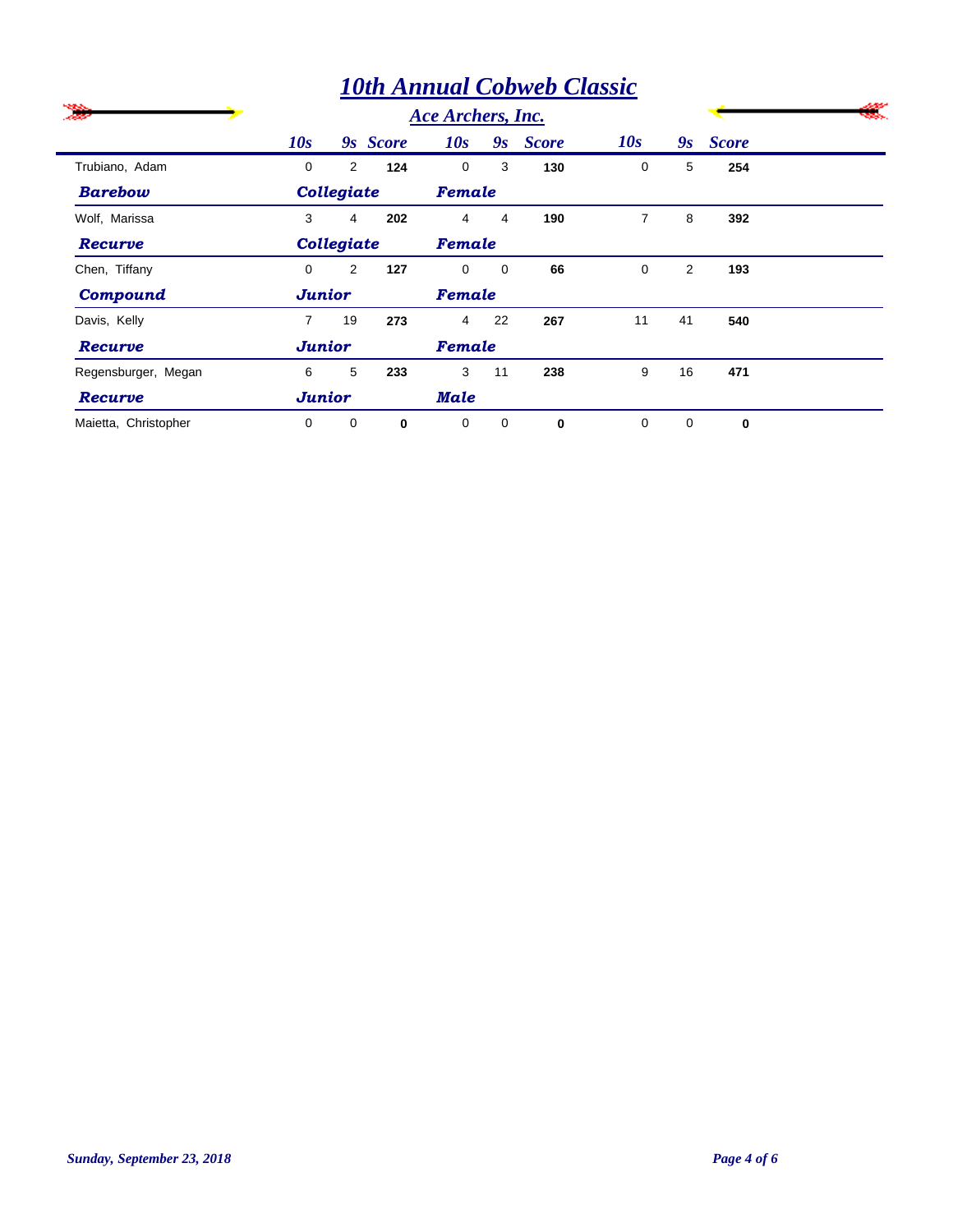|                       |              |                |            |                          |                | <b>10th Annual Cobweb Classic</b> |                         |                |          |  |
|-----------------------|--------------|----------------|------------|--------------------------|----------------|-----------------------------------|-------------------------|----------------|----------|--|
|                       |              |                |            | <b>Ace Archers, Inc.</b> |                |                                   |                         |                |          |  |
|                       | 10s          |                | 9s Score   | 10s                      |                | 9s Score                          | 10s                     |                | 9s Score |  |
| <b>Barebow</b>        | Cadet        |                |            |                          | Female         |                                   |                         |                |          |  |
| Ashok Kumar, Aakarsha | $\mathbf{1}$ | $\mathbf{1}$   | 145        | $\mathbf{1}$             | 0              | 106                               | $\overline{\mathbf{c}}$ | $\mathbf{1}$   | 251      |  |
| Smith, Jacqueline     | 0            | 0              | 102        | 1                        | 0              | 94                                | 1                       | 0              | 196      |  |
| Minico, Carmelina     | 1            | $\mathbf 0$    | 77         | $\mathbf 0$              | 2              | 93                                | 1                       | $\overline{2}$ | 170      |  |
| Compound              | Cadet        |                |            | Female                   |                |                                   |                         |                |          |  |
| Colbert, Gabriella    | 9            | 21             | 279        | 18                       | 12             | 288                               | 27                      | 33             | 567      |  |
| Twohig, Megan         | 6            | 21             | 272        | 8                        | 20             | 274                               | 14                      | 41             | 546      |  |
| Gates, Alix           | 2            | 17             | 260        | 4                        | 19             | 267                               | 6                       | 36             | 527      |  |
| Caouette, Hannah      | 2            | 8              | 234        | 4                        | 11             | 248                               | 6                       | 19             | 482      |  |
| Recurve               | Cadet        |                |            | Female                   |                |                                   |                         |                |          |  |
| Vaccaro, Lucia        | 10           | 14             | 273        | 9                        | 10             | 261                               | 19                      | 24             | 534      |  |
| McKay, Samatha        | 10           | 8              | 265        | 5                        | 13             | 258                               | 15                      | 21             | 523      |  |
| Bouffard, Lindsey     | 4            | 9              | 236        | 7                        | 9              | 238                               | 11                      | 18             | 474      |  |
| Aihara, Ayaka         | 2            | 7              | 225        | 1                        | 3              | 214                               | 3                       | 10             | 439      |  |
| Alicandro, Gianna     | 1            | 2              | 149        | 0                        | $\overline{c}$ | 178                               | 1                       | 4              | 327      |  |
| <b>Barebow</b>        | <b>Cadet</b> |                |            | <b>Male</b>              |                |                                   |                         |                |          |  |
| Ralston, Gavin        | 2            | 3              | 204        | 1                        | 6              | 203                               | 3                       | 9              | 407      |  |
| Garant, Jonathan      | 2            | $\overline{7}$ | 194        | 1                        | 6              | 202                               | 3                       | 13             | 396      |  |
| Feyl, Brendan         | 1            | $\mathbf{1}$   | 189        | 4                        | $\overline{2}$ | 185                               | 5                       | 3              | 374      |  |
| Garant, Jeremy        | 2            | 2              | 119        | 0                        | 0              | 75                                | 2                       | 2              | 194      |  |
| <b>Compound</b>       | Cadet        |                |            | <b>Male</b>              |                |                                   |                         |                |          |  |
| Harlow, Zachary       | 11           | 17             | 278        | 15                       | 14             | 284                               | 26                      | 31             | 562      |  |
| Piotrowski, Gavin     | 8            | 20             | 274        | 11                       | 14             | 276                               | 19                      | 34             | 550      |  |
| Fuller, Isaac         | 7            | 17             | 269        | 5                        | 20             | 269                               | 12                      | 37             | 538      |  |
| Thyng, Austin         | 3            | 9              | 215        | $\overline{c}$           | 5              | 218                               | 5                       | 14             | 433      |  |
| Filippi, Chance       | 0            | 0              | $\bf{0}$   | 0                        | 0              | $\bf{0}$                          | 0                       | 0              | $\Omega$ |  |
| Recurve               | Cadet        |                |            | <b>Male</b>              |                |                                   |                         |                |          |  |
| McGuire, Liam         | 9            | 9              | 263        | 4                        | 8              | 248                               | 13                      | $17\,$         | 511      |  |
| Cook, Jonathan        | 6            | 8              | 241        | 4                        | 5              | 231                               | 10                      | 13             | 472      |  |
| Valentino, Nicholas   | 4            | 7              | 241        | 3                        | 6              | 204                               | 7                       | 13             | 445      |  |
| Schwartz, Jonah       | 3            | 10             | 231        | 1                        | 6              | 210                               | 4                       | 16             | 441      |  |
| Kilpatrick, Nathan    | 4            | 5              | 215        | 0                        | 3              | 196                               | 4                       | 8              | 411      |  |
| Gerard, Ari           | 4            | $\overline{2}$ | 189        | 4                        | 4              | 219                               | 8                       | 6              | 408      |  |
| Gao, Jeffery          | 0            | 0              | ${\bf 57}$ | $\pmb{0}$                | 0              | $39\,$                            | 0                       | 0              | 96       |  |